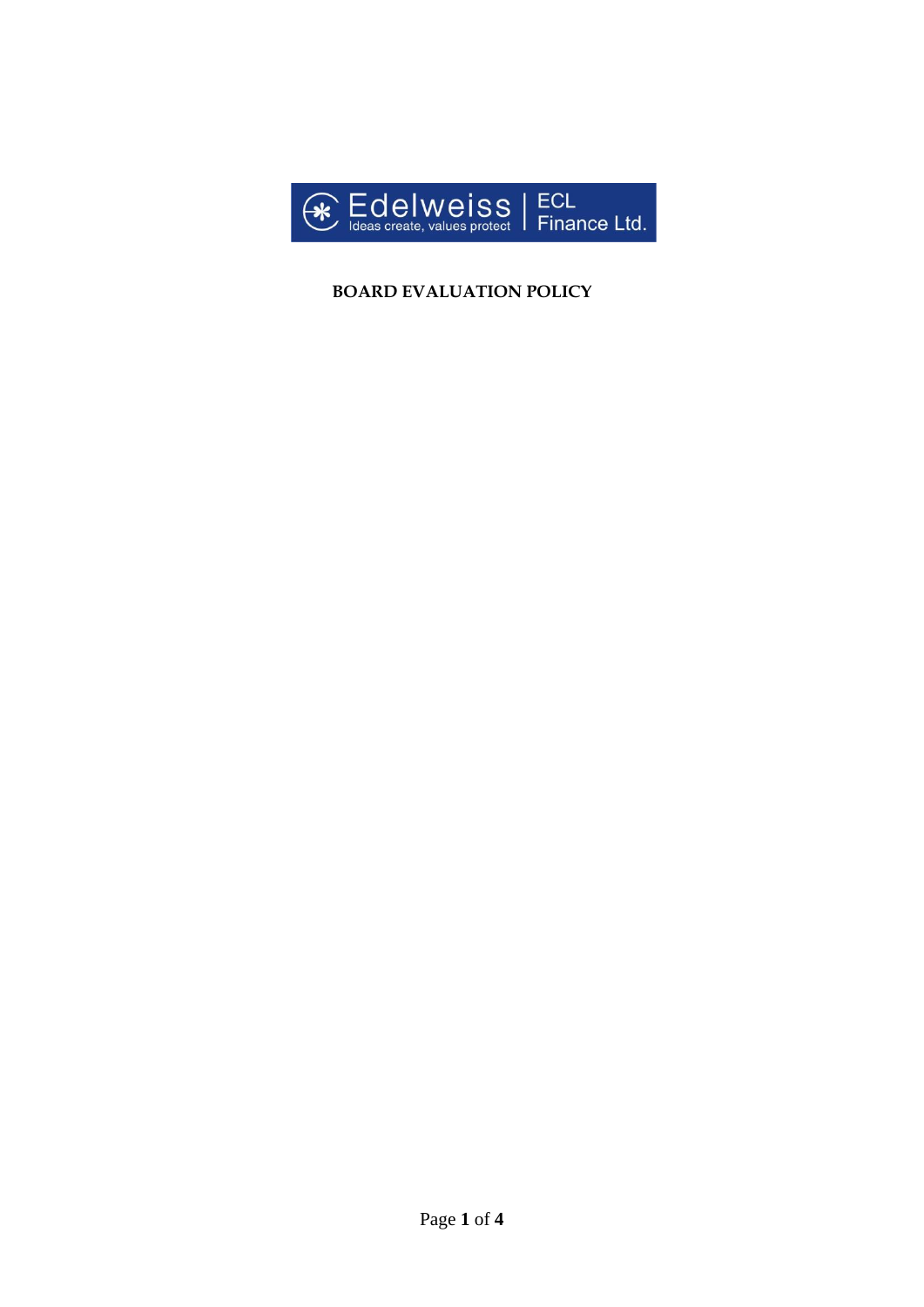### **Document Control**

| Title                              | <b>Board Evaluation</b><br>Policy                   | Version | $\overline{2}$ |
|------------------------------------|-----------------------------------------------------|---------|----------------|
| Prepared By                        | <b>Company Secretary</b><br>Dept.                   | Date    |                |
| Reviewed By                        | Nomination &<br>Remuneration<br>Committee           | Date    |                |
| Approved By                        | <b>Board of Directors</b>                           | Date    |                |
| <b>Previous Version</b><br>Control | Version 1<br>Approved by NRC:<br>Approved by Board: |         |                |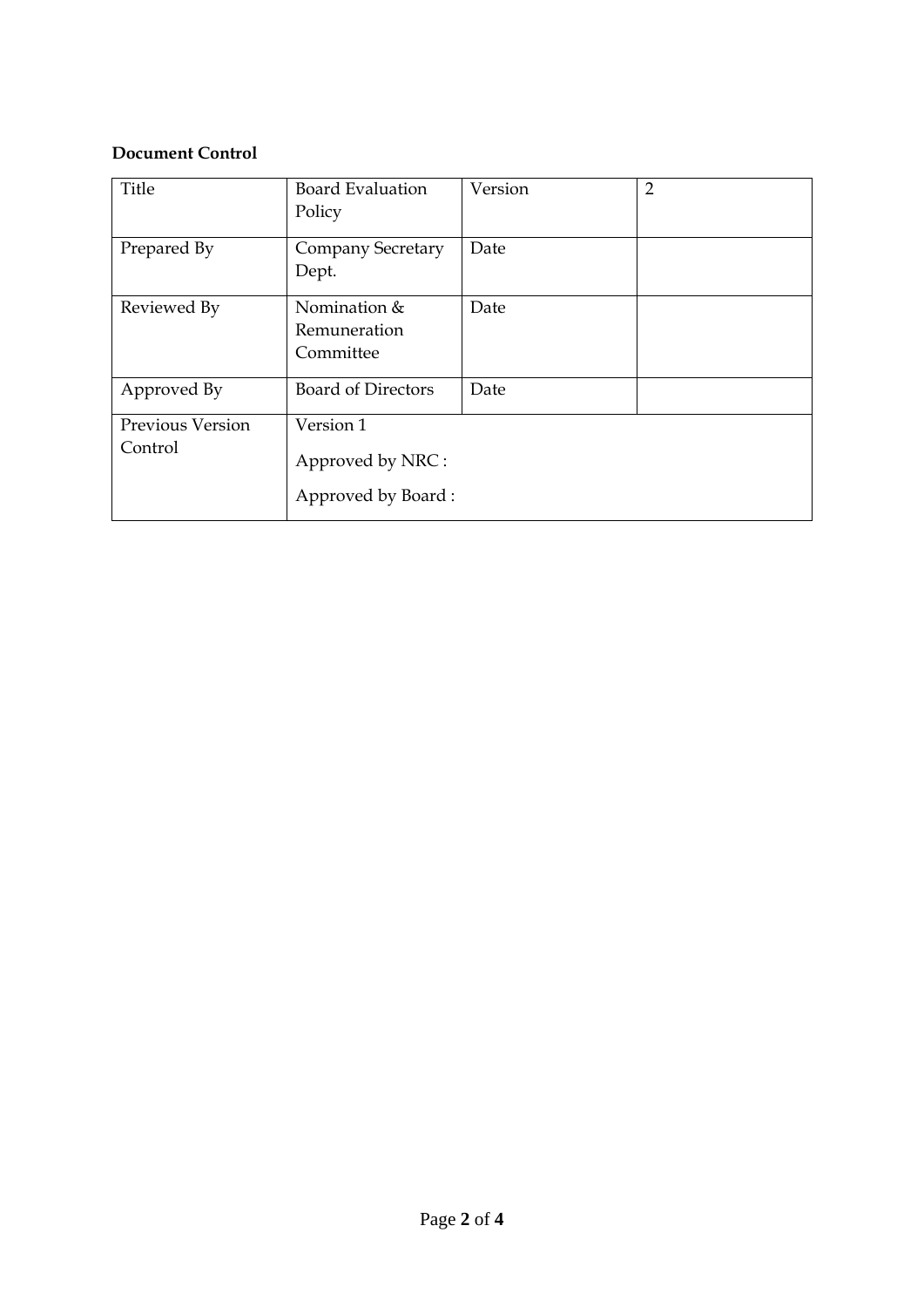### **Board Evaluation Policy**

### **1. Scope:**

The Board acknowledges its intention to establish and follow "best practices" in Board governance in order to fulfil its fiduciary obligation to the Company. The Board believes the evaluation will lead to a closer working relationship among Board members, greater efficiency in the use of the Board's time, and increased effectiveness of the Board as a governing body.

This policy has been framed in compliance with the provisions of Section 178 (2),  $134(3)(p)$  and other applicable provisions, if any, the Companies Act, 2013, and SEBI (LODR) Regulations 2015 by the Nomination and Remuneration Committee (NRC) and approved by the Board.

### **2. Manner of Evaluation:**

### **Board of Directors**

The Board shall carry out the annual evaluation process of its own performance (Board as a Whole), the performance of the Committees and the Independent Directors (excluding the Director being evaluated) as envisaged in the SEBI (LODR) Regulations and the Companies Act, 2013.

### **Independent Directors:**

The Independent Directors shall carry out the annual evaluation process of Non-Independent Directors, Board as a whole, and the Chairperson of the Company, taking into account the views of the Executive Directors and Non-executive Directors. The Independent Directors shall also review the adequacy/quality of the reports/information being placed before Board for its meetings.

# **3. Performance Evaluation – Criteria/ Illustrative List:**

NRC is authorized to approve the criteria/framework as well as methodology for annual evaluations. Following is the illustrative list/indicators which NRC may consider while approving aforesaid criteria/framework.

### **Board as a Whole**

The performance of the Board be evaluated, amongst other things, on the basis the quality of the discussions at Board meetings, the level of interpersonal cohesion amongst the Board members; its effectiveness in use of time, opportunity to adequately assess the management performance, keeping abreast of developments in the business and regulatory environment, frequency and duration of the meetings; the suggestions received from Directors for change/improvisation etc.